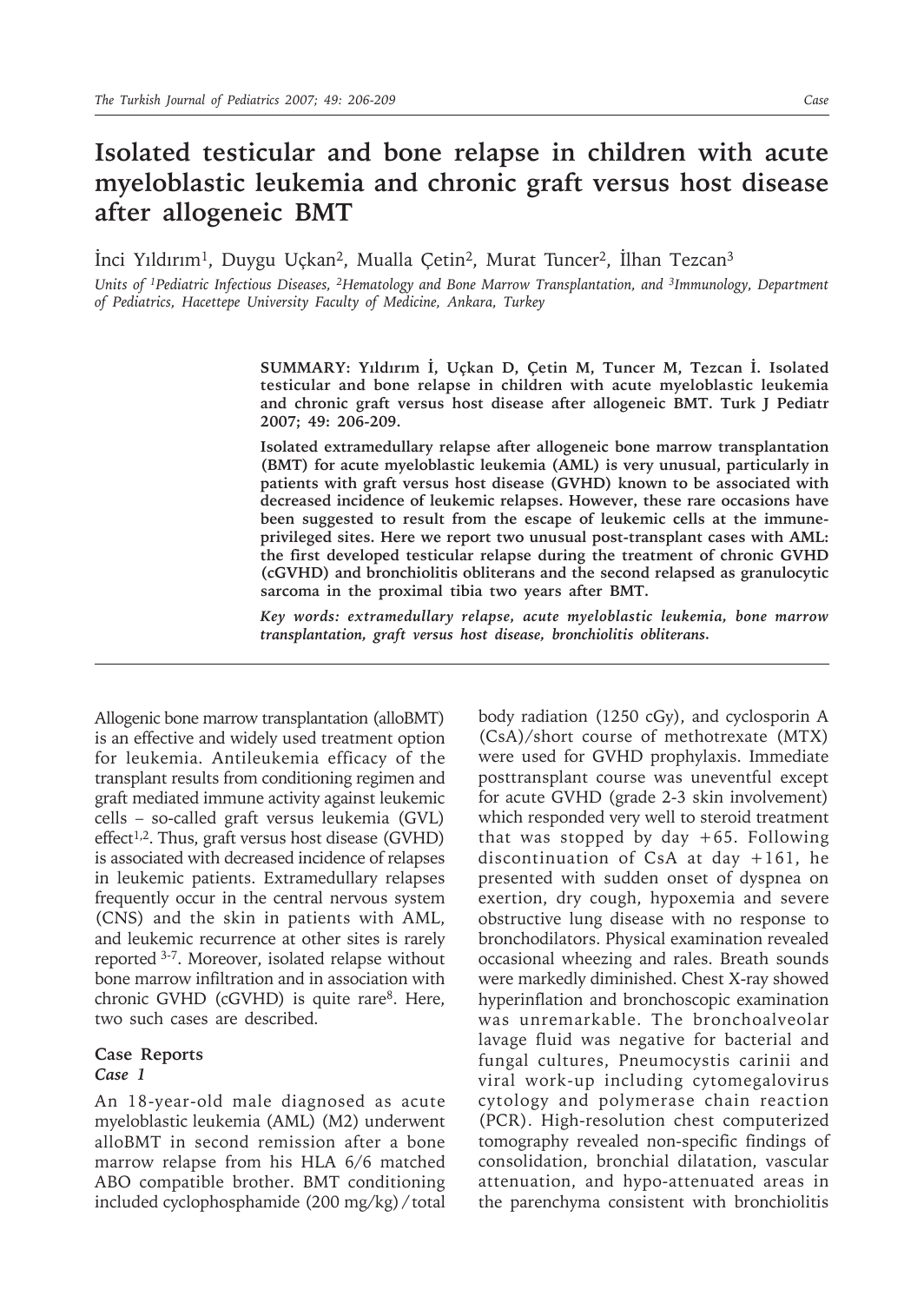obliterans. Transbronchial biopsy revealed few macrophages, lymphocytes and some increase in hyalin tissue in the alveoli. The subsequent clinical course was characterized by cGVHD affecting the skin and the liver. He received immunosuppressive treatment consisting of high dose steroid (10 mg/kg/ day), CsA, and azathioprine and supportive treatment with intravenous immunoglobulin, and antifungal, antiviral and antibacterial agents. Since patient consent was not obtained, thalidomide was not used as an immunomodulatory agent. Although the pulmonary symptoms showed partial response to high dose steroid treatment, he often presented with exacerbations. He developed steroid-induced myopathy, osteoporosis, hyperglycemia and infection during the prolonged course of steroid treatment. His performance status gradually worsened, particularly following development of polyneuropathy which was attributed to cGVHD. Eighteen months after BMT, while in hematologic remission and in a somewhat improved state of pulmonary status, the patient presented with swelling and redness of the left testicle that was initially suggestive of epididymitis. However, histological examination revealed infiltration with myeloid blast cells. Local radiotherapy was given. Systemic chemotherapy was not administered due to the highly immunosuppressive state and poor pulmonary status of the patient. Unfortunately two months later, he suffered from marrow relapse and died in a pancytopenic state following consolidation therapy consisting of high-dose cytosine arabinoside (Ara-C) and daunorubicin.

# *Case 2*

A 13-year-old female was diagnosed as AML-M1 and relapsed in 13 months while on maintenance treatment. She then underwent BMT from her HLA 6/6 identical ABO compatible sister in remission after receiving an MDR-modifier protocol consisting of CsA, granulocyte-colony stimulating factor, idarubicin and high-dose Ara-C. The pre-transplant course was complicated with persistent fevers, suspected fungal infections, and multiple hypoechoic nodules in the liver, spleen and kidneys. The ultrasound-guided liver biopsy was unremarkable and ruled out active fungal infection or primary disease. The conditioning

regimen involved busulfan (16 mg/kg) and cyclophosphamide (120 mg/kg) and GVHD prophylaxis consisted of CsA and two doses of MTX. The early post-transplant course was uncomplicated except for catheter-related thrombosis of the jugular vein. At  $+5$  months, she presented with elevation of liver enzymes two months after discontinuation of CsA, and was diagnosed as cGVHD involving the liver, mucocutaneous sites and the lungs. Steroid treatment was followed by complete resolution of her symptoms and was continued for eight months. At +23 months the patient presented with right-sided knee pain. The X-ray (Fig. 1a)



**Fig. 1a.** X-ray reveals osteoporosis and irregularities of epiphysis at the proximal tibia bilaterally.

revealed osteoporosis and irregularities of the epiphysis at the proximal tibia bilaterally. Magnetic resonance imaging (MRI) (Fig. 1b) showed bone infarcts in the proximal epiphysis of both tibias and an infiltrative lesion with hemorrhagic and cystic components in the proximal metadiaphysis of the right tibia. The biopsy revealed leukemic infiltration with no bone marrow involvement. Unfortunately, two months later she developed bone marrow relapse and died in sepsis three months after initiation of chemotherapy. The chimerism analysis of leukemic cells by investigation of recipient/donor short tandem repeats was consistent with leukemia of recipient origin.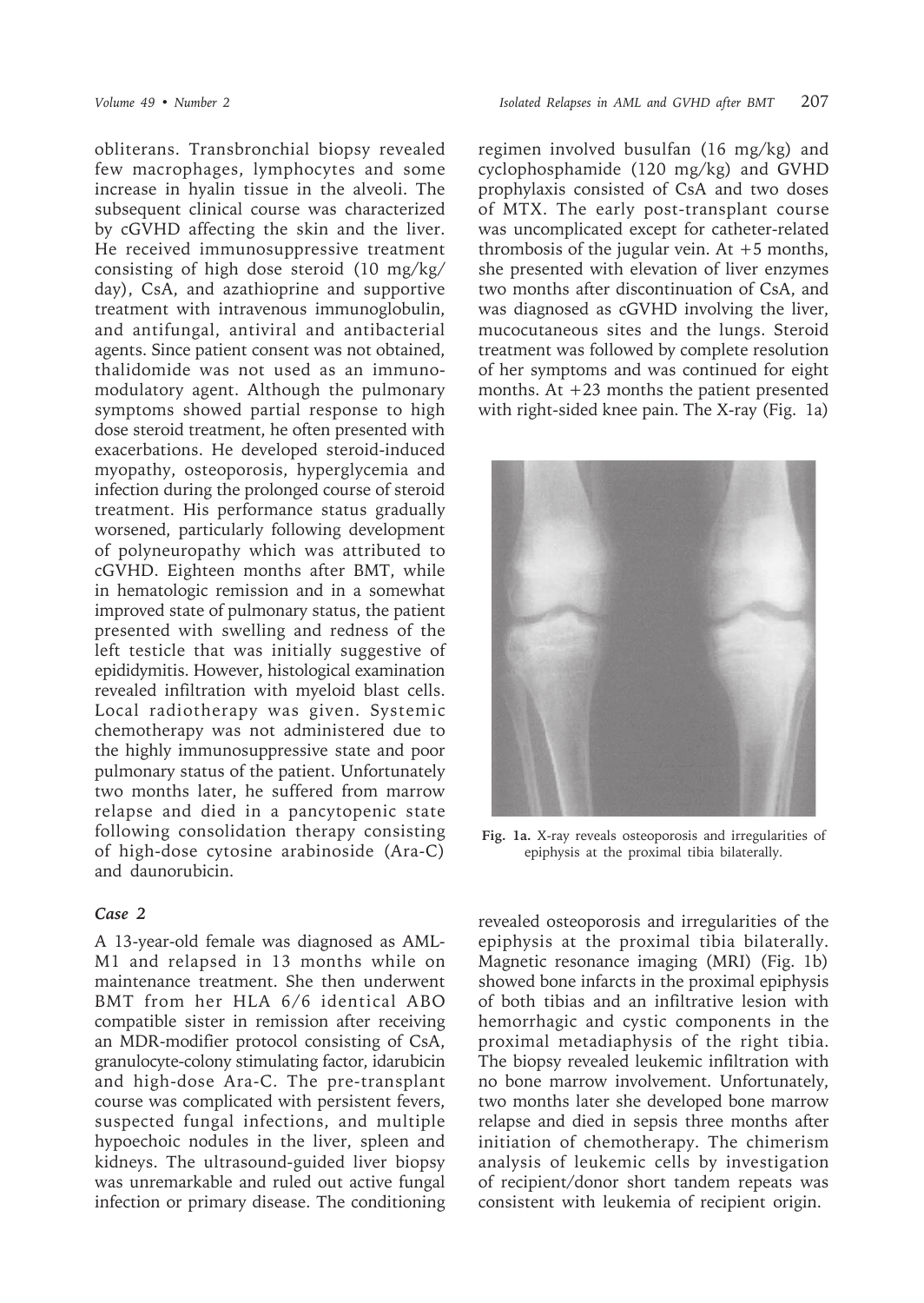

**Fig. 1b.** MRI shows bone infarcts in the proximal epiphysis of both tibias and an infiltrative lesion with hemorrhagic and cystic components in the proximal metadiaphysis of the right tibia.

## **Discussion**

Extramedullary infiltration can be the presenting feature in children with AML and myelodysplastic syndrome or can develop during the course of the disease9,10. However, extramedullary relapse in AML after BMT is quite unusual and has been described to occur often in the skin, gum and soft tissue<sup>4,11</sup>. Isolated extramedullary relapse excluding CNS is only described in a number of cases, occurring in about 0.65% of patients allo-grafted for AML and 3.7% of patients allo-grafted for AML or chronic myeloid leukemia4,11. Isolated testicular relapse of AML is distinctly unusual and monocytic morphology is described in these cases<sup>3,6</sup>. Bone marrow relapse generally develops in 1-12 months after extramedullary relapse and rare cases might be cured by local treatment<sup>4,7</sup>.

In BMT patients, lymphocytes of donor origin can mediate a powerful immune reaction towards leukemic cells upon recognition of leukemic host antigens (GVL). This immunological reaction

has frequently been shown to be associated with GVHD and decreased incidence of leukemic relapses. Unfortunately, the immune-privileged sites may not be accessible to the GVHD/GVL reactions and isolated relapses at these sanctuary sites may occur<sup>1</sup>. To our knowledge, isolated testicular relapse in a leukemic patient during cGVHD has been reported in one case alone in whom donor lymphocyte infusion was followed by hematological remission but testicular relapse was not prevented<sup>8</sup>. In the first case of the present report, development of relapse was a surprising finding considering the extensive cGVHD clinical features associated with severe bronchiolitis obliterans, which is suggestive of a powerful immune reaction. Despite cGVHD, development of isolated testicular relapse suggests that GVHD/GVL is unable to control disease recurrence in immunologically privileged sites due to the immune escape of leukemic cells from donor lymphocyte attack. Alternatively, over-treatment of cGVHD might have played a role in the loss of immune anti-leukemic effect and contributed to leukemic relapse. In the second case, although the involved site at relapse was the bone, not known as an immuneprivileged site, the GVH reaction was still not protective. However, the patient was free of GVHD symptoms at the time of relapse.

In conclusion, the report of these two cases of extramedullary relapses during GVHD underlines that one symptom or physical finding may be suggestive of disease recurrence and needs consideration. A false feeling of security against relapse in patients with GVHD may result in delayed diagnosis. Thus, testicular examination in patients with AML must be included in the physical exam as routinely done in patients with ALL. Additionally, this report also suggests that immunosuppressive treatments during GVHD may perhaps interfere with immune-mediated anti-leukemic reactions. Therefore, the point where the treatment of GVHD starts and where it ends may affect the outcome.

#### **REFERENCES**

- 1. Goldberg SL, Mangan KF, Klumpp TR, Cropper TM, Schnall SF, Macdonald JS. Lack of a graft-versus-leukemia effect in an immunologically privileged sanctuary site. Bone Marrow Transplant 1994; 14: 180-181.
- 2. Dermime S, Mavroudis D, Jiang YZ, Hensel N, Molldrem J, Barrett AJ. Immune escape from a graft-versus-leukemia effect may play a role in the relapse of myeloid leukemias following allogeneic bone marrow transplantation. Bone Marrow Transplant 1997; 19: 989-999.